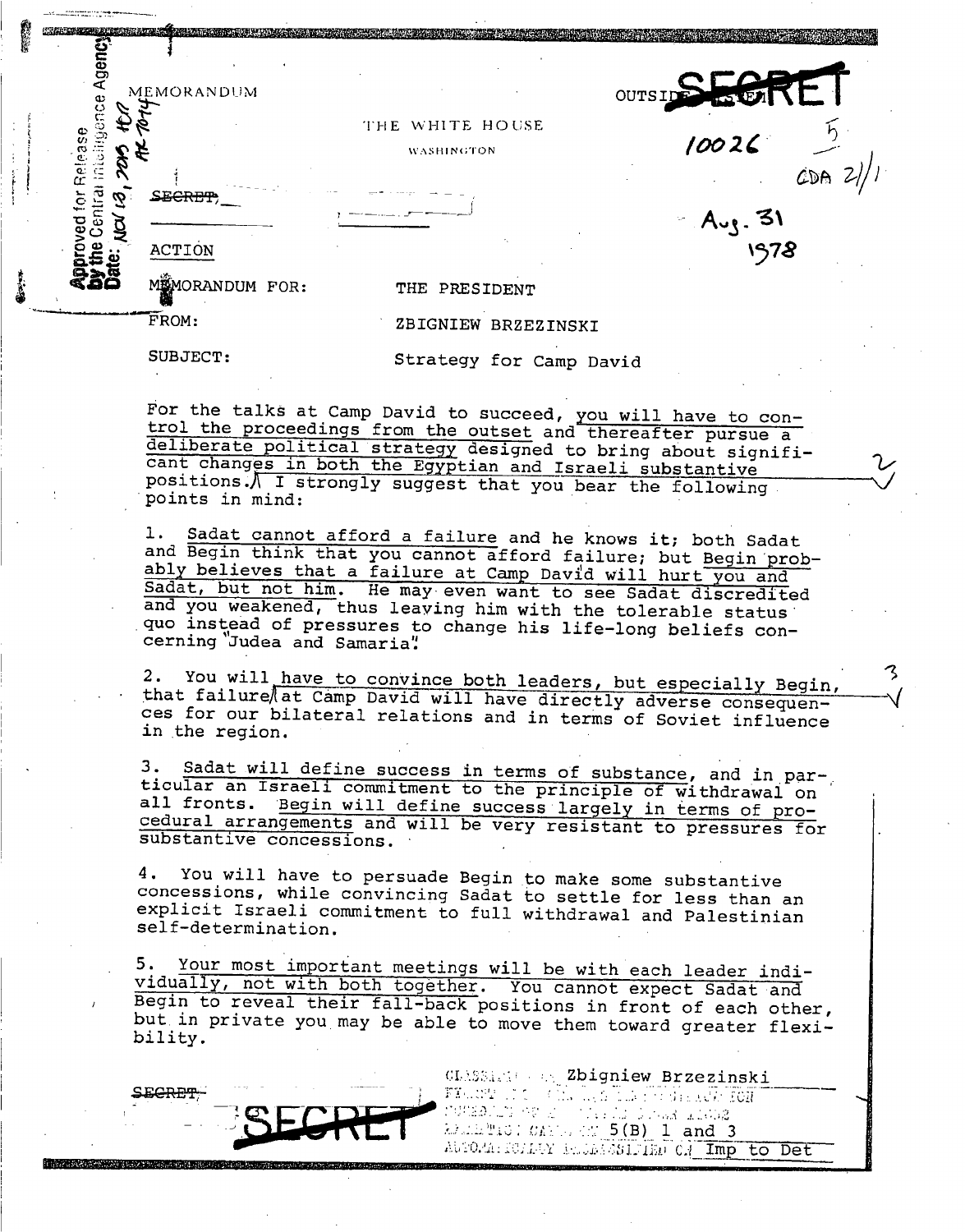**ECRET** 

**.6. establish 6.** During the first round of meetings, you will want to re-<br>establish a personal relationship with each leader, expressing<br>your understanding of their concerns and appealing to their<br>statesmanship During the **to be frank and direct in discussing substantive points. Begin statesmanship. During the second and third days, you will want** in particular will need time to reflect on what you say. **will**  in particular will need time to reflect on what you say. There<br>will be a natural break in the talks on Saturday, and Begin should<br>understand that you will be pressing for decisions on Sunday.

**-2-**

*GD(* 21/Z.

## success and failure if they are to make hard choices. 7. Both Sadat and Begin must starkly see the consequences of

to an end the special US-Egyptian relationship. Even if Sadat -- **Failure brought on by Sadat's intransigence would bring is not**  is not held responsible for the collapse of negotitions, we.<br>would find it increasingly difficult to maintain the close ties of the past few years and the Soviet Union would find opportuni-<br>ties to strengthen its position in the area at Sadat's expense<br>as well as our own. Sadat must be told that we cannot afford more surprise moves by him if we are to work together effectively **takes**  for a peace agreement. We expect to be consulted before Sadat

-- Begin must see that US-Israeli relations are based on reciprocity. Our commitment to Israel's security and wellbeing must be met by an Israeli understanding of our national<br>interests. If Israel is responsible for blocking progress<br>toward peace in the Middle East, Begin should be told clearly<br>that you will have to take the following

-- Go to the American public with a <u>full explanation</u><br>of US national interests in the Middle East (strategic<br>relations with Soviets, economic interests, oil, cooper-<br>ation with moderate reqimes). **co c** to the American public with a <u>full explanant cf</u> US national interests in the Middle East (strate relations with Soviets, economic interests, oil, complement ation with moderate regimes).<br> **c** and  $R$   $\sim$  **C**  $\$ 

-- Explain the scale of US aid to Israel (\$10 billion since 1973, or nearly \$4000 for each Israeli citizen).

**-- We will be prepared to spell out publicly our views ' oa fair settlement.**

**-- We will be unable to defend Israel's position if the negotiations shift to the UN or Geneva.**

peace will mean a strong relationship with the United States, in--- Both **Sadat and Begin can be assured that progress toward cluding in the economic and security areas, and enhanced abilit developments in the region in** ways that will serve to control developments in the region in ways that will serve **our mutual interests.**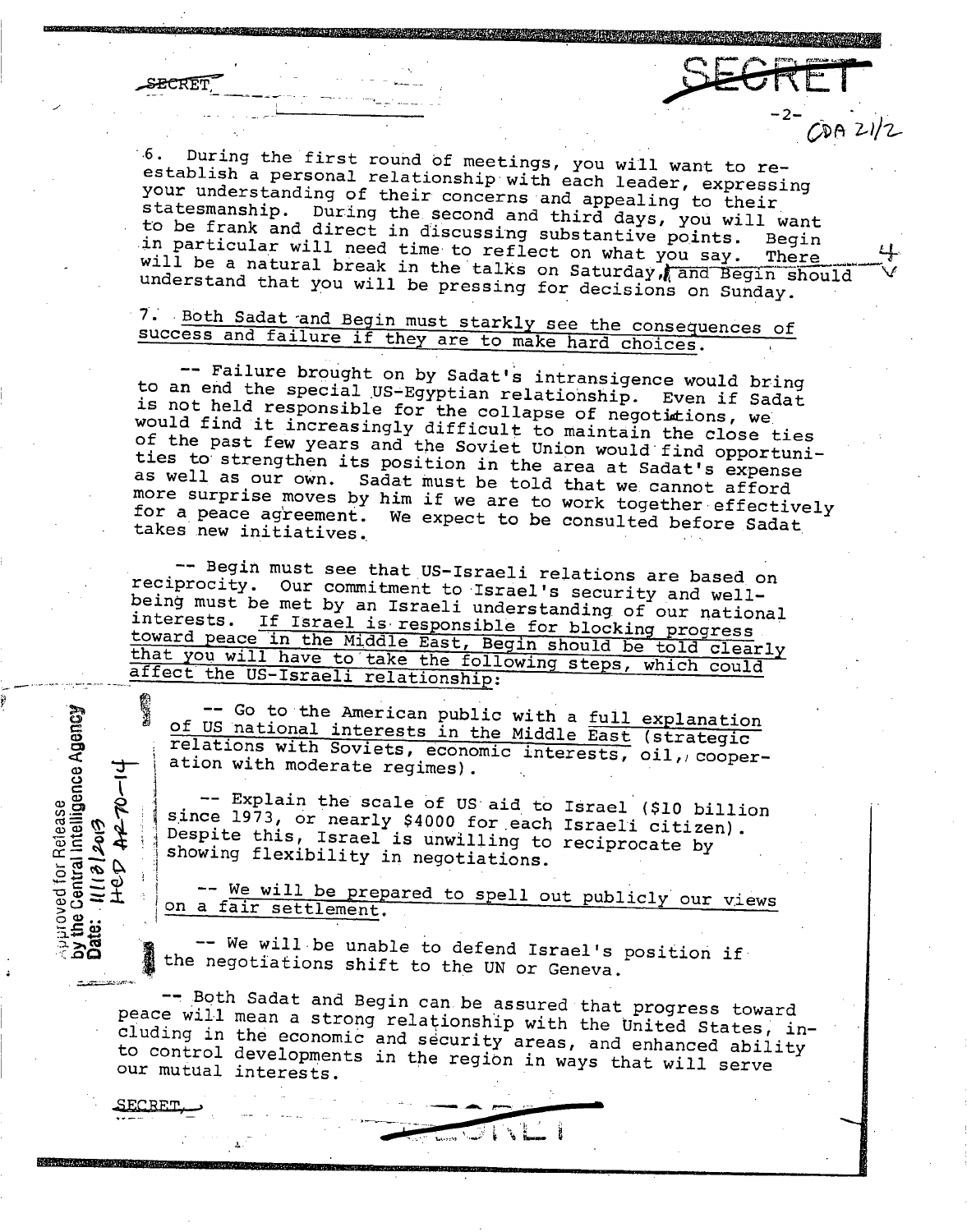SECRET/

医念

Date:  $N(J)$ 

8. The absolute minimum you want from each leader is the following:

-- From Sadat:

 $-3-CDA$   $21/3$ 

3<br>
Sollowing:<br>  $\begin{array}{r} \text{S. The absolute minimum you want from each leader is the following:} \\ \text{following:} \\ \text{c. } \text{c. } \text{c. } \text{c. } \text{d. } \text{d. } \text{d. } \text{d. } \text{d. } \text{d. } \text{d. } \text{d. } \text{d. } \text{d. } \text{d. } \text{d. } \text{d. } \text{d. } \text{d. } \text{d. } \text{d. } \text{d. } \text{d. } \text{d. } \text{d. } \text{d. } \text{d. } \text{d. } \text{$ -- A five-year interim regime for the West Bank/Gaza; no independent Palestinian state; deferral of negotiations on borders and sovereignty until end of five-year period.

-- Acceptance of less than an Israeli commitment to full withdrawal and Palestinian self-determination as guidelines for negotiations.

-- Willingness to negotiate guidelines for West Bank/ Gaza even if Hussein does not come. in.

-- Repetition of "no more war" pledge; willingness to renew UNEF in October; honoring terms of Sinai II, including commitment to peaceful resolution of differences.

-- A willingness to negotiate seriously if an agreement on principles is reached.

-- From Begin:

-- Acceptance of all the principles of 242, including territory by war," as applicable on all fronts. withdrawal and the "inadmissability of acquisition of

-- Modifications in "self-rule" proposal in order to **make** it sufficiently attractive to moderate Palestinians of their accepting its main features (open borders, some<br>Israeli security presence, some Israeli rights to live in<br>West Bank, self-government) beyond five years. These modi-<br>fications require an Israeli acceptance of the p occupation at the outset of the five-year period; devolution<br>of authority for the new regime from an agreement among<br>Israel, Egypt, and Jordan; and genuine self-government for<br>the Palestinians.

-- Flexibility on the remaining issues of settlements and air bases in Sinai.

**ji** Wanda iyo Marejeo wa Marejeo wa Marejeo wa Marejeo wa Marejeo wa Marejeo wa Marejeo wa Marejeo wa Marejeo wa Marejeo wa Marejeo wa Marejeo wa Marejeo wa Marejeo wa Marejeo wa Marejeo wa Marejeo wa Marejeo wa Marejeo w

**SECRT**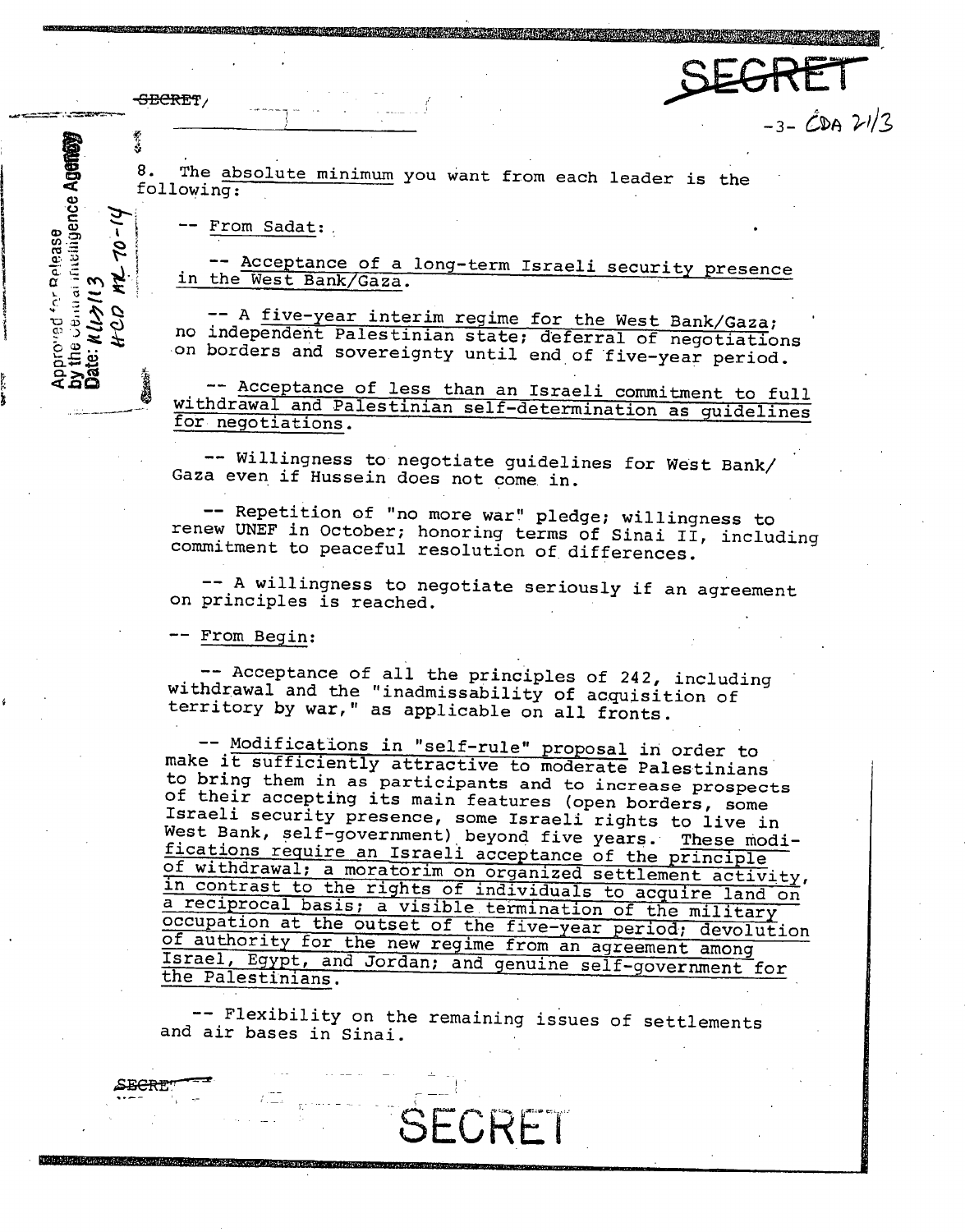SECRET

<del>SECRE</del>T

Solution of the talks and be diverted from the contrate on de-<br>
Solution of the discussions of their own. Begin may concentrate on de-<br>
Solution of the discussion from the larger issues. Sadat may try to<br>
define the likely to new proposals of their own. Begin may concentrate on de-<br>tails as a diversion from the larger issues. Sadat may try to  $\hat{e}$  enlist When the larger issues. Sadat may try to<br>dentist your support for a bold move on his part which will put<br>begin in the corner. The risk is that you could lose control<br>control of the talks and be diverted from the central is focus on the large picture, and strategic choices, and refer<br>new proposals or suggestions for textual language to the Foreign<br>Ministers and Secretary Vance. With Sadat, you will have to Ministers proposals or sadat's imprecision. You should keep the Foreign and Secretary and Secretary Vance. With Sadat, you will have to C~ hear him out on his new strategy without appearing to collude wath him against Begi

 $CDA$   $21/4$ 

- 10. Both leaders will constantly be trying to get you to side<br>with them on specific points. They will not hesitate to remind<br>you of what we have said to them in the past. Begin will remember that we called his "self-rule" plan a "fair basis for nego-<br>tiations," and Sadat will have very much in mind the promises<br>made at Camp David. Your best defense against these efforts to<br>manipulate you will be to concent
- 11. Sadat is very likely to want to explore the possibility of reaching secret understandings with you and Begin on some ele-<br>ments of a settlement. This is apparently more important to him reaching secret than a declaration of principles. There are clearly risks in relying on secret agreements, but Sadat's willingness to be forth- coming on some issues may well depend upon our ability, as well as Begin's, to assure him that he will not be embarrassed by leaks.
- 12. If Sadat shows more flexibility than Begin, we may be per-<br>ceived by the Israelis and their supporters as colluding with<br>the Egyptians. This could be politically awkward, and you may<br>want to suggest discreetly to Sadat

13. (The number may be symbolic.) If the meetings end in dis-<br>agreement, we should not attempt to paper over the differences.<br>The reasons and consequences of a failure will be publicly ex-<br>plained by you, and Sadat and Beg